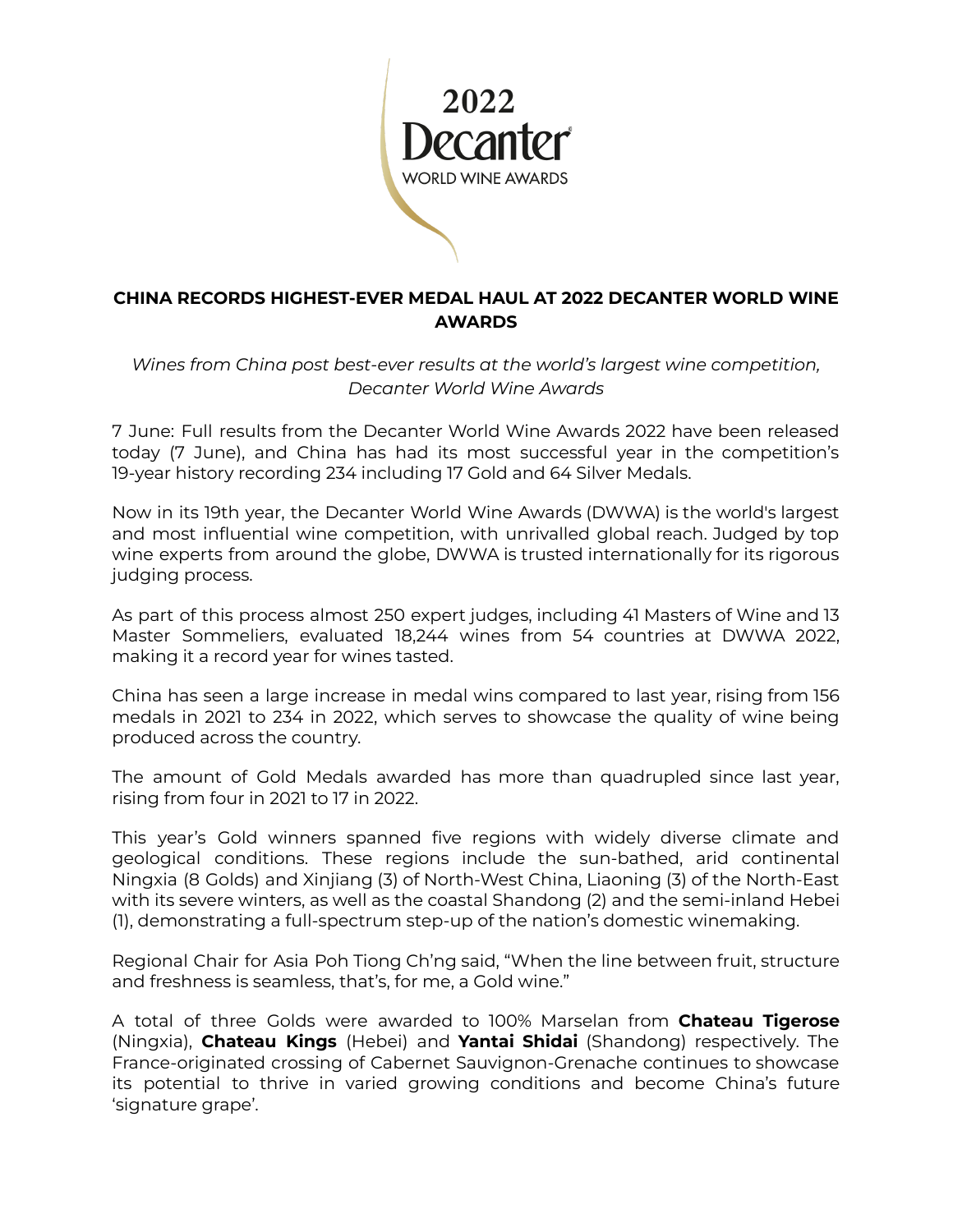

Classic international varieties are not missing out on the chance to shine. **Pernod Ricard Ningxia, Helan Mountain Premium Collection Chardonnay 2017** was awarded 96 points in this year's awards. The same producer's **Helan Mountain Reserve Chardonnay 2017** was also awarded a Gold in this year's DWWA.

A further five Cabernet Sauvignon-driven reds from Ningxia and Xinjiang follow closely with 95 points, in addition to a 100% **Syrah from Zhongfei Winery** of Yanqi, Xinjiang.

Continuing its success in the previous awards, ice wines from the Huanren region, Liaoning, yielded three Golds in the 2022 DWWA. **Hanxiang Liquor, Nabaifu Classic Icewine Vidal 2017** stood out with 96 points.

Also from the sweet wine league was **Taila Winery's Vendanges Tardives Petit Manseng 2020**. The Gold was a significant achievement since the Bronze Medal awarded to its 2019 vintage last year.

**Sunyard, Rosé 2021** from Xinjiang and **Chandon, Brut NV** a sparkling wine from Ningxia were also awarded Gold medals.

Among China's key wine-producing regions, **Ningxia** once again led the medal count with 105 wins. **Shandong** yielded 37, followed by **Xinjiang** with 31 awards and **Hebei** with 23. From North-East China, **Liaoning** and **Jilin** each received 8 medals for their ice wine-driven range.

Among the upcoming regions was Taiwan, winning two Bronze medals in 2022 for the **Weightstone, Musann Blanc 2020** and **Weightstone, Blanc De Blancs Extra Brut 2018**, up from its previous best of one Bronze medal in 2020.

Decanter World Wine Awards Co-Chair, Sarah Jane Evans MW, commented: "We have colleagues here who are winemakers, sommeliers, retailers, wine buyers - each one of them is assessing the wines from a slightly different aspect, and out of that what we get is a brilliant independent decision.

"Whether you are in a restaurant or a high street supermarket, that Decanter World Wine Awards medal is really something you can trust. Another good thing about these medals is that if you were normally somebody who chooses wines from Italy or wine from Australia, for example, these medals can help you get out of your comfort zone to try something new because a DWWA medal can guide you with confidence."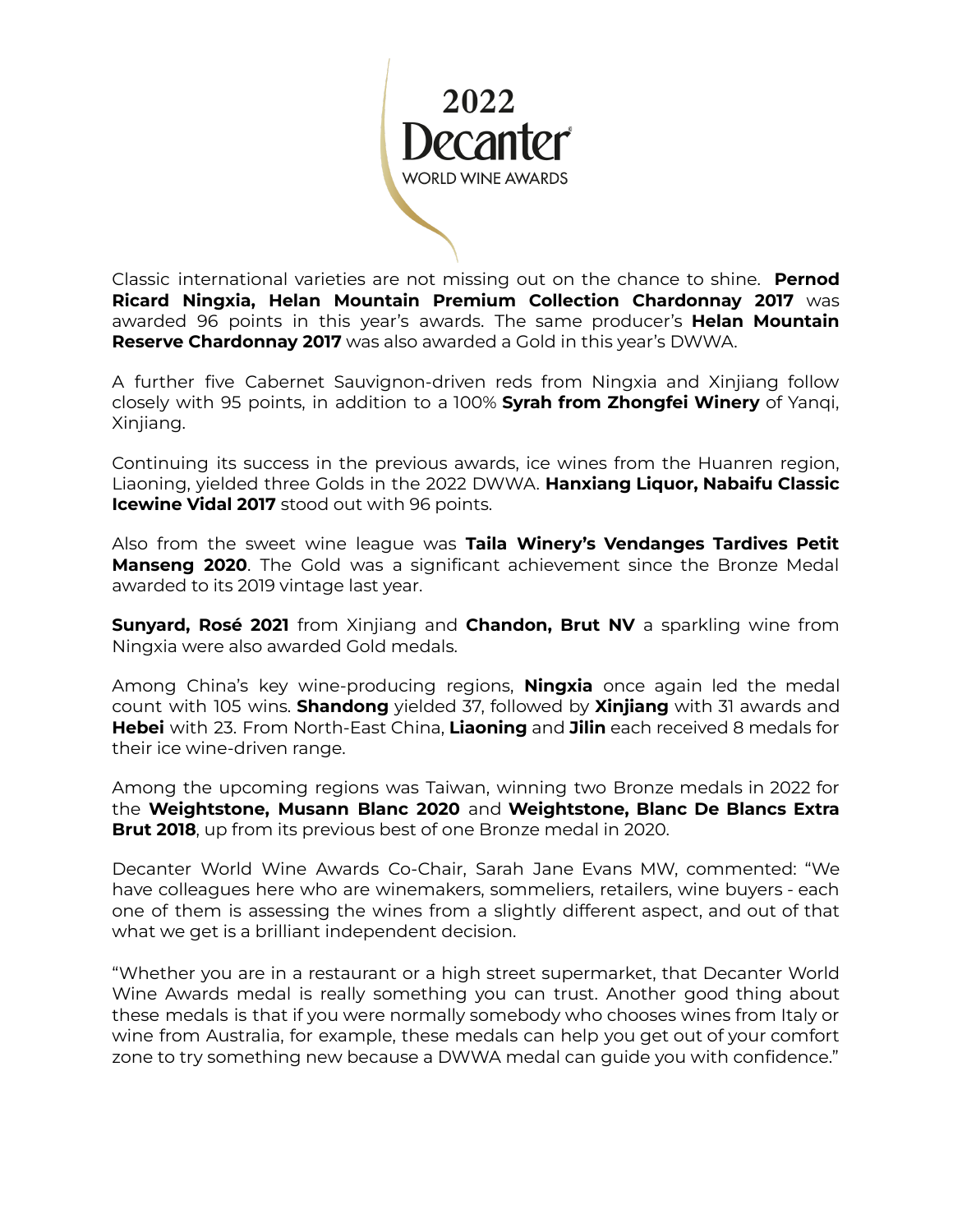

Visit [awards.decanter.com](http://awards.decanter.com) for a full list of winners and [DecanterChina.com](https://www.decanterchina.com/en/) for more detailed information about award-winning Chinese wines.

### **ENDS**

The Decanter World Wine Awards Co-Chairs and key spokespeople are available for interviews, please use the contact details below to arrange.

For more information contact: [Samantha@pantheracommunications.com](mailto:Samantha@pantheracommunications.com) [Thomas@pantheracommunications.com](mailto:Thomas@pantheracommunications.com)